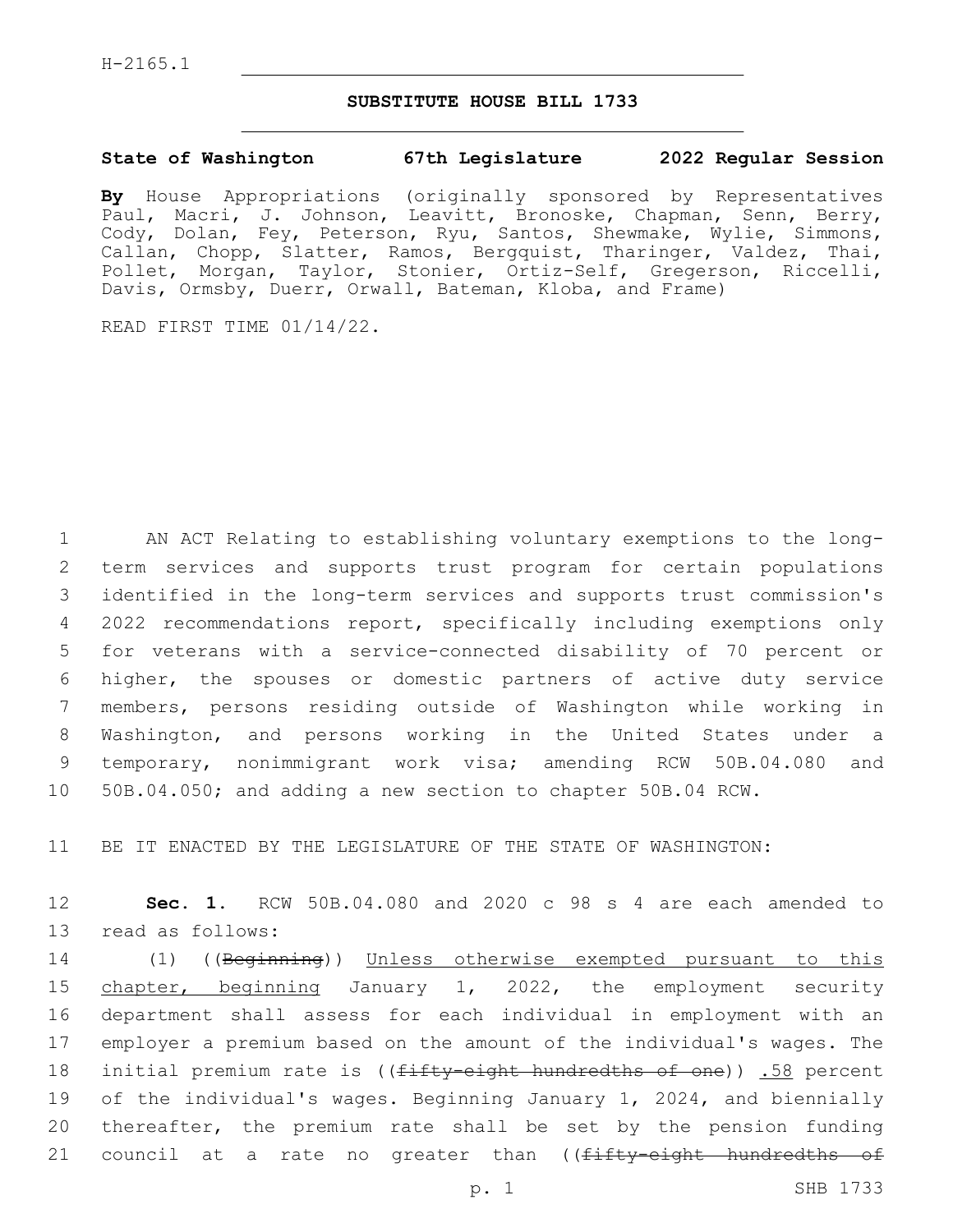1 one)) .58 percent. In addition, the pension funding council must set the premium rate at the lowest amount necessary to maintain the actuarial solvency of the long-term services and supports trust account created in RCW 50B.04.100 in accordance with recognized insurance principles and designed to attempt to limit fluctuations in the premium rate. To facilitate the premium rate setting the office of the state actuary must perform a biennial actuarial audit and valuation of the fund and make recommendations to the pension funding 9 council.

 (2)(a) The employer must collect from the employees the premiums provided under this section through payroll deductions and remit the amounts collected to the employment security department.

 (b) In collecting employee premiums through payroll deductions, the employer shall act as the agent of the employees and shall remit the amounts to the employment security department as required by this 16 chapter.

 (3) Nothing in this chapter requires any party to a collective bargaining agreement in existence on October 19, 2017, to reopen negotiations of the agreement or to apply any of the responsibilities under this chapter unless and until the existing agreement is reopened or renegotiated by the parties or expires.

 (4)(a) Premiums shall be collected in the manner and at such intervals as provided in this chapter and directed by the employment 24 security department.

 (b) To the extent feasible, the employment security department shall use the premium assessment, collection, and reporting 27 procedures in Title 50A RCW.

 (5) The employment security department shall deposit all premiums collected in this section in the long-term services and supports 30 trust account created in RCW 50B.04.100.

 (6) Premiums collected in this section are placed in the trust account for the individuals who become eligible for the program.

 (7) If the premiums established in this section are increased, the legislature shall notify each qualified individual by mail that the person's premiums have been increased, describe the reason for increasing the premiums, and describe the plan for restoring the 37 funds so that premiums are returned to ((fifty-eight hundredths of  $\theta$ )  $.58$  percent of the individual's wages.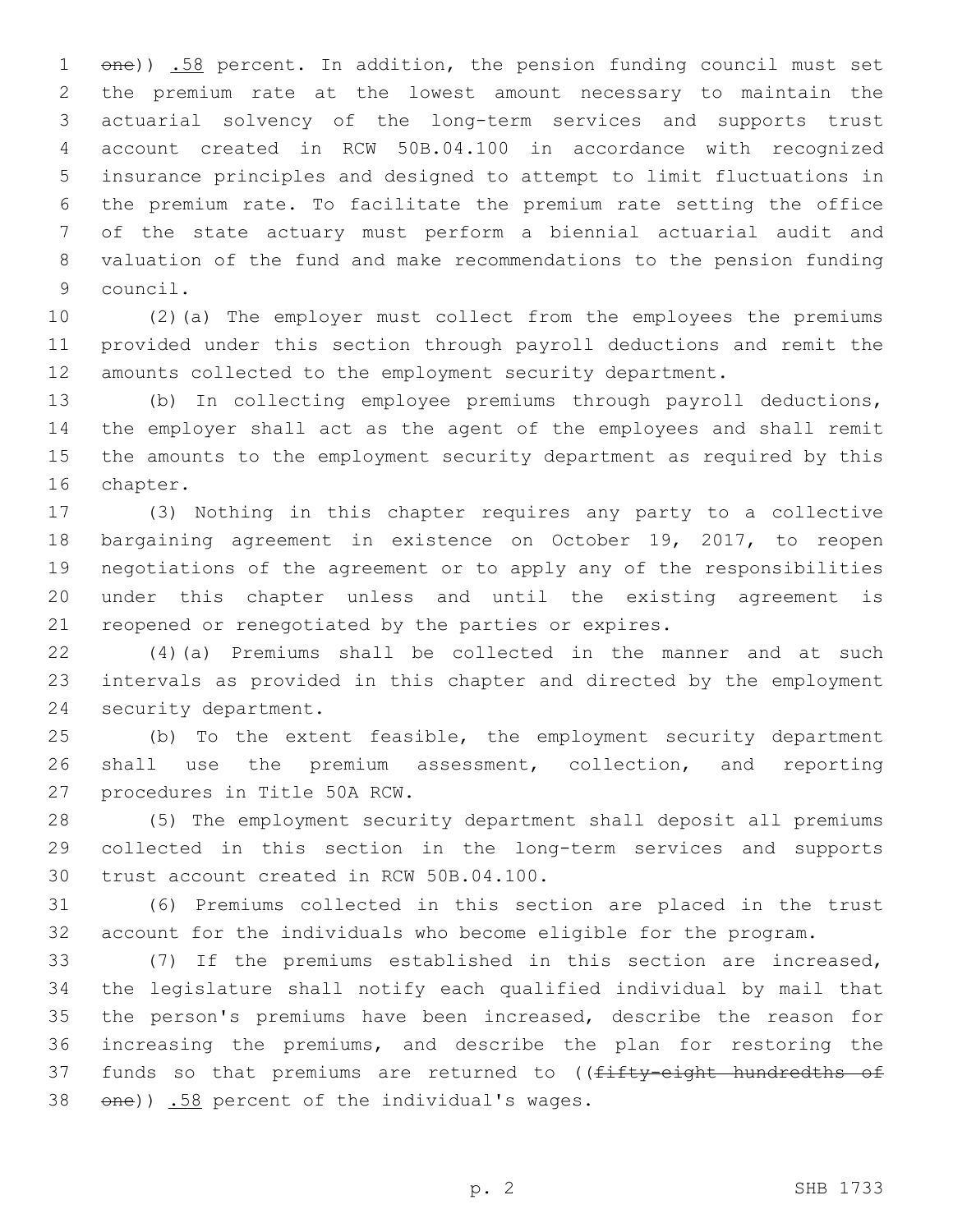NEW SECTION. **Sec. 2.** A new section is added to chapter 50B.04 2 RCW to read as follows:

 (1) Beginning January 1, 2023, the employment security department shall accept and approve applications for voluntary exemptions from the premium assessment under RCW 50B.04.080 for any employee who meets criteria established by the employment security department for 7 an exemption based on the employee's status as:

 (a) A veteran of the United States military who has been rated by the United States department of veterans affairs as having a service-10 connected disability of 70 percent or greater;

 (b) A spouse or registered domestic partner of an active duty service member in the United States armed forces whether or not deployed or stationed within or outside of Washington;

 (c) An employee who holds a nonimmigrant visa for temporary workers, as recognized by federal law, and is employed by an employer 16 in Washington; and

 (d) An employee who is employed by an employer in Washington, but maintains a permanent address outside of Washington as the employee's 19 primary location of residence.

 (2) The employment security department shall adopt criteria, procedures, and rules for verifying the information submitted by the applicant for an exemption under subsection (1) of this section.

 (3) An employee who receives an exemption under subsection (1) of this section may not become a qualified individual or eligible beneficiary and is permanently ineligible for coverage under this title, unless the exemption has been discontinued as provided in 27 subsection  $(4)$ ,  $(5)$ , or  $(6)$  of this section.

 (4)(a) An exemption granted in accordance with the conditions under subsection (1)(b) of this section must be discontinued within 90 days of:30

 (i) The discharge or separation from military service of the employee's spouse or registered domestic partner; or

 (ii) The dissolution of the employee's marriage or registered domestic partnership with the active duty service member.

 (b) Within 90 days of the occurrence of either of the events in (a) of this subsection, an employee who has received an exemption 37 under subsection (1) of this section shall:

 (i) Notify the employment security department that the exemption must be discontinued because of the occurrence of either of the 40 events in (a) of this subsection; and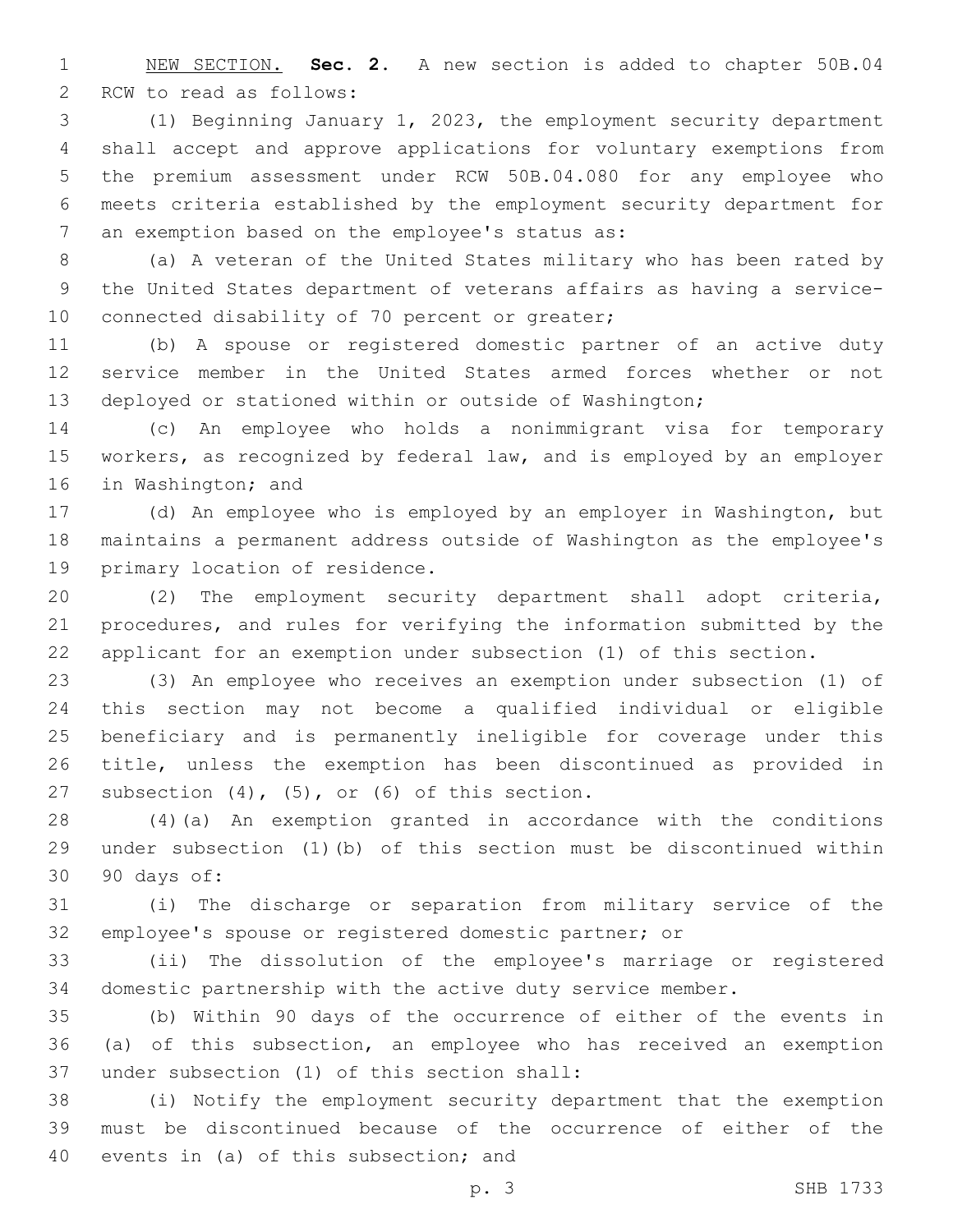(ii) Notify the employee's employer that the employee is no longer exempt and that the employer must begin collecting premiums from the employee in accordance with RCW 50B.04.080.

 (c) Upon notification to the employment security department and the employer, premium assessments established under RCW 50B.04.080 must begin and the employee may become a qualified individual or eligible beneficiary upon meeting the requirements established in 8 this chapter.

 (d) Failure to begin paying the premium established under RCW 50B.04.080 within 90 days of the occurrence of either of the events in (a) of this subsection shall result in the payment of any unpaid premiums from the employee, with interest at the rate of one percent 13 per month or fraction thereof, by the employee to the employment security department from the date on which the payment should have 15 begun.

 (5)(a) An exemption granted in accordance with the conditions under subsection (1)(c) of this section must be discontinued within 90 days of an employee changing the employee's nonimmigrant visa for temporary workers status to become a permanent resident or citizen 20 employed in Washington.

 (b) Within 90 days of the employee changing the employee's nonimmigrant visa for temporary workers status to become a permanent resident or citizen employed in Washington, the employee who has received an exemption under subsection (1)(c) of this section shall:

 (i) Notify the employment security department that the employee no longer holds a nonimmigrant visa for temporary workers and is a permanent resident or citizen employed in Washington and the 28 exemption must be discontinued; and

 (ii) Notify the employee's employer that the employee no longer holds a nonimmigrant visa for temporary workers and is a permanent resident or citizen employed in Washington, and that the employer must begin collecting premiums from the employee in accordance with 33 RCW 50B.04.080.

 (c) Upon notification to the employment security department and the employer, premium assessments established under RCW 50B.04.080 must begin and the employee may become a qualified individual or eligible beneficiary upon meeting the requirements established in 38 this chapter.

 (d) Failure to begin paying the premium established under RCW 50B.04.080 within 90 days of an employee no longer holding a

p. 4 SHB 1733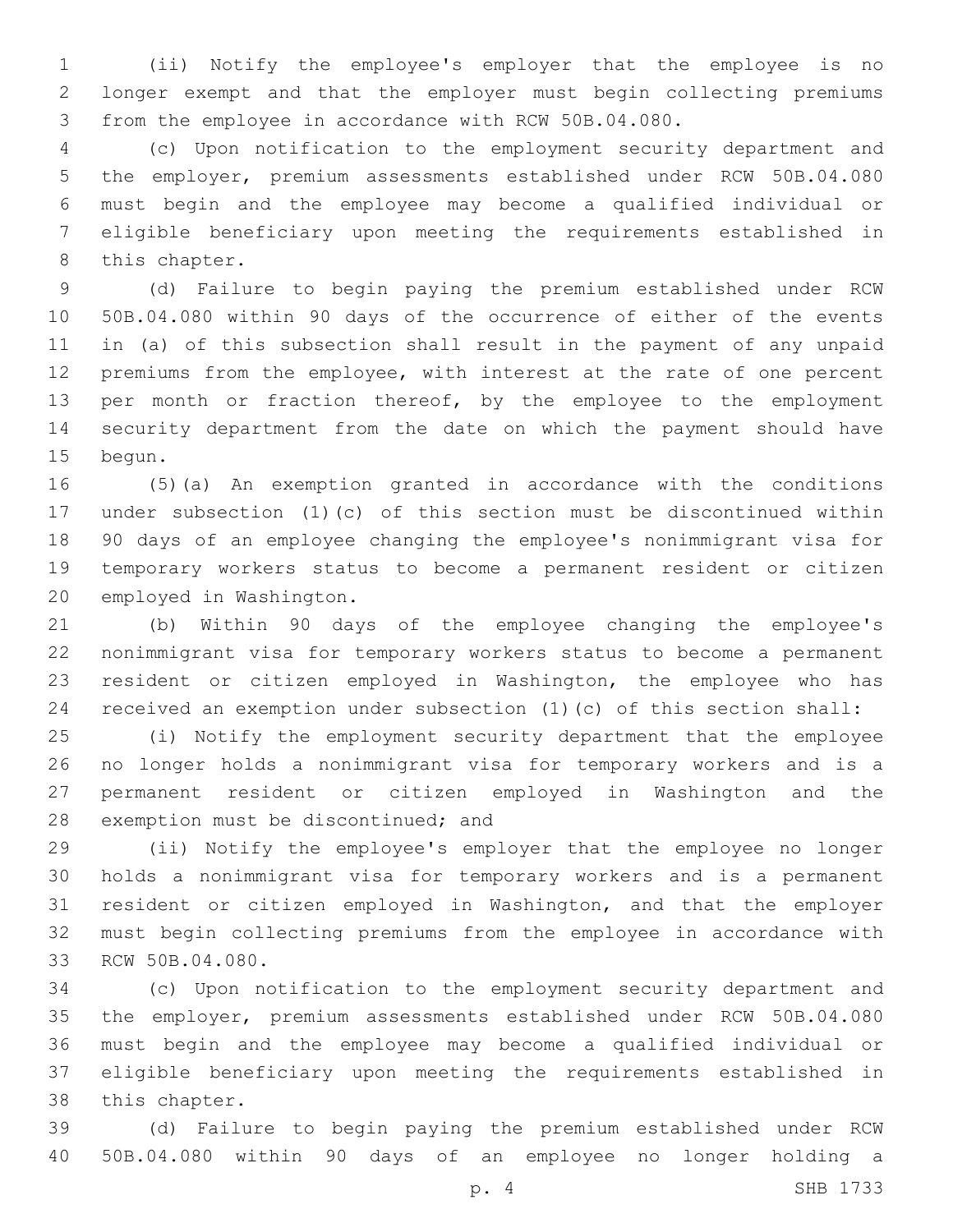nonimmigrant visa for temporary workers and becoming a permanent resident or citizen employed in Washington shall result in the payment of any unpaid premiums from the employee, with interest at 4 the rate of one percent per month or fraction thereof, by the employee to the employment security department from the date on which 6 the payment should have begun.

 (6)(a) An exemption granted in accordance with the conditions under subsection (1)(d) of this section must be discontinued within 90 days of an employee establishing a permanent address within Washington as the employee's primary location of residence.

 (b) Within 90 days of the employee establishing a permanent address within Washington as the employee's primary location of 13 residence, the employee who has received an exemption under 14 subsection (1)(d) of this section shall:

 (i) Notify the employment security department that the employee is residing in Washington and the exemption must be discontinued; and

 (ii) Notify the employee's employer that the employee is no longer exempt and that the employer must begin collecting premiums from the employee in accordance with RCW 50B.04.080.

 (c) Upon notification to the employment security department and the employer, premium assessments established under RCW 50B.04.080 must begin and the employee may become a qualified individual or eligible beneficiary upon meeting the requirements established in 24 this chapter.

 (d) Failure to begin paying the premium established under RCW 50B.04.080 within 90 days of an employee establishing a permanent address within Washington as the employee's primary location of residence shall result in the payment of any unpaid premiums from the employee, with interest at the rate of one percent per month or fraction thereof, by the employee to the employment security department from the date on which the payment should have begun.

 (7) Exempt employees are not entitled to a refund of any premium deductions made before the effective date of an approved exemption, except for premiums collected prior to the effective date of the 35 premium assessment under RCW 50B.04.080.

 (8) An employee who has received an exemption pursuant to this section shall provide written notification to all current and future 38 employers of an approved exemption.

 (9) If an exempt employee fails to notify an employer of an exemption, the exempt employee is not entitled to a refund of any

p. 5 SHB 1733